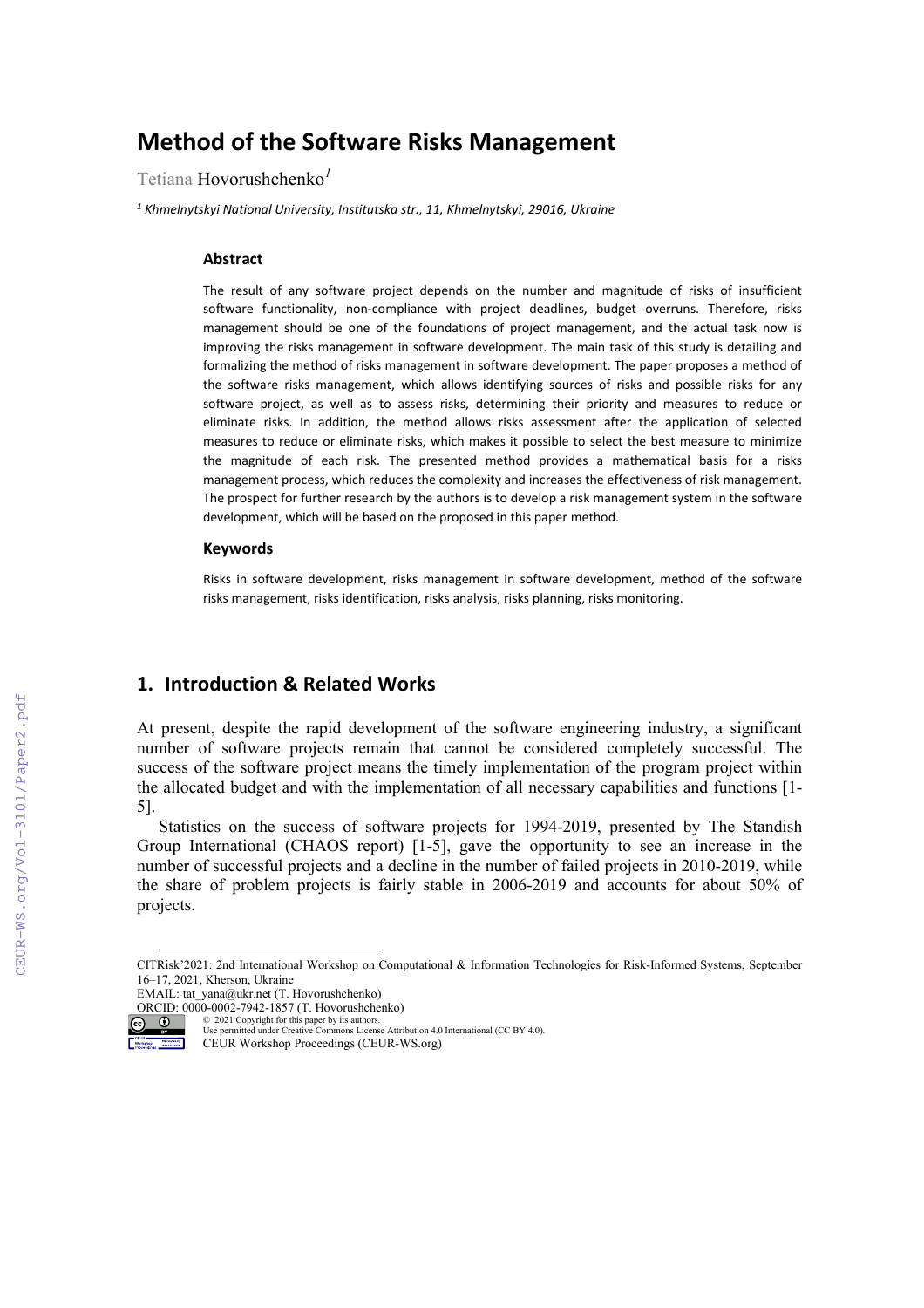Statistics [1-5] also show that only 16% of software projects are successfully completed by medium-sized companies on time and budget. The situation with large companies is much worse – only 9% of projects are invested on time and budget. Projects implemented by the largest American companies have about 42% of the functionality offered in the initial stages. Smaller companies do better: 78.4% of projects implement 74.2% of their planned functionality.

Research by McKinsey & Company [6] in collaboration with the University of Oxford also found that half of large-scale software projects with a total budget of more than \$ 15 million significantly exceeded planned costs, including: average project overruns are 66%, average project time overruns are 33%, and the average number of profit losses is 17%.

Thus, software development is not always successful and is often associated with the risks of insufficient software functionality, non-compliance with project deadlines or budget overruns [7- 11]. Risks are negative events of a probabilistic nature that negatively affect the outcome of the project; negative events and their magnitudes that reflect losses and damages from processes or products caused by defects in the design of requirements, by shortcomings in the justification of software projects, as well as in the subsequent stages of development, implementation and all software lifecycle [12-14]. Risks are manifested as possible negative consequences or losses during the operation of the software, as negative consequences of the operation or violation of the security of the software as a result of deviation of the characteristics of objects or processes from the specified customer requirements, which can cause the damage to the system, the external environment or the user (for example, loss of the system, loss of consequences of the person or team activity, personal damage or the emergence of legal liability for negative project results) [15, 16].

Risk is a probable event that may or may not occur. The causes of occurrence and manifestation of risks can be: malicious, active influences of stakeholders or accidental negative manifestations of defects of the environment, system, actions of developers or users [17-19].

The risks of the accidental negative effects of defects in the absence of malicious effects on the system depend on failure situations that affect the workability and security of their basic functions realization, which can be caused by defects and anomalies in hardware, software, data or computational processes [17-19]. This significantly distorts the process of functioning of the systems, which can cause significant damage when using systems. The main sources of failure situations are incorrect initial design requirements, hardware failures and faults, defects or errors in software and data. Currently, there are no methods, which provide to guarantee the absence of defects either in the specifications, or directly in the programs, or in the operating documentation. From the end user's point of view, the manifestations of software defects can range from temporary inconveniences to man-made disasters. In real complex systems, catastrophic consequences and failures with large losses are possible, which may exceed the consequences of malicious influences, so such risks require adequate methods and means to minimize them [20, 21].

In general, the following typical important reasons can be identified, which lead to the emergence of risk situations of the second type in the software projects: unrealistic assessment of the required time of project implementation and the allocated budget; unrealistic assessment of the capabilities of the development team; insufficient number and qualification of the development team; insufficient ability to use the tools by developers; errors in determining the requirements for the developed software (including insufficient detailing of requirements); violation of the basic rules of development processes (for example, violations in version control, which lead to the loss of versions); continuous change of requirements to the developed software during the project; a significant change in the market situation, which makes it meaningless to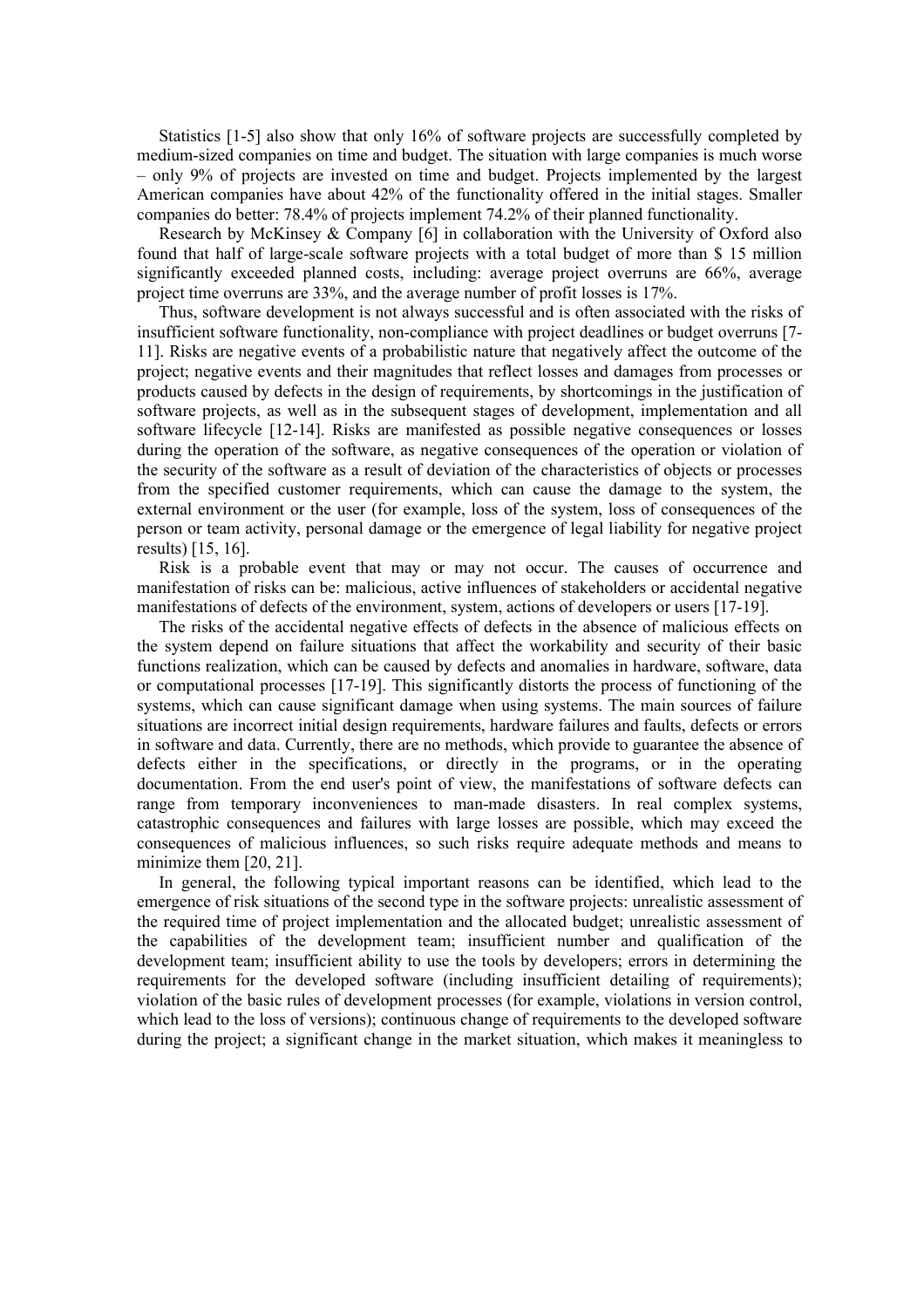follow the original plans (for example, the emergence of affordable software on the market, which exceeds the capabilities of the developed software); continuous change of "rules of the game" in the development team or project group (rules of communication, division of responsibilities, segregation of duties); software architecture design errors; software development errors; integration errors; shortcomings of external service; technical and software failures [22-24].

There are three classes of risks in the software lifecycle:

- deficiencies and defects of functional suitability distortion or incomplete implementation of the desired purpose, functions or interaction of software with the components of the system or the environment
- insufficient and non-compliant with the requirements the implementation of the design characteristics of the quality of the software during its operation and use for its intended purpose
- violation of restrictions on the use of economic, time or technical resources in the creation and use of software [25].

The task of developers is to reduce and eliminate risks. Reducing the risks of a software project helps to increase its success, quality, efficiency and effectiveness. Therefore, *the actual task* now is improving the risks management in software development.

For the successful implementation of software projects, one of the foundations of project management is risks management, which covers the entire software life cycle. Risks management is the process of making and implementing management decisions aimed at reducing the likelihood of an adverse outcome and minimizing possible losses caused by its implementation; these are systematic processes related to the identification, analysis and decision-making, which ensure the minimization of the negative consequences of the occurrence of risks events, as well as maximizing the probability and consequences of the occurrence of positive events [26, 27]. Risks management includes a full understanding of the internal and external causes that affect the project and may lead to its failure. Risks analysis is performed after the formation of the project plan. The main purpose of risks management is the identification and control of factors that are rare and lead to project variations.

There are various models of risks management [26, 27], the most used of which is the model of the Software Engineering Institute (SEI), which includes both the requirements of standards and known "best practices" of risks management. The SEI model is presented in the form of textual recommendations and a plan; there is no formalized method of risk management, which leads to the free use and interpretation of this model.

From the results of the analysis of the current state of the software development industry it follows that a promising area of research is the development of a mathematical method of risks management in software development. Therefore, *the main task of this study* is detailing and formalizing the method of the software risks management.

# **2. Method of the Software Risks Management**

The method of the software risks management consists of the following stages:

Stage 1. Risks identification:

• Identification of possible sources of risks – let's present the 18 most common sources of risks in the form of the following set:  $PSR = \{psr_1, ..., psr_{18}\}\$ , where  $psr_i - possible$  source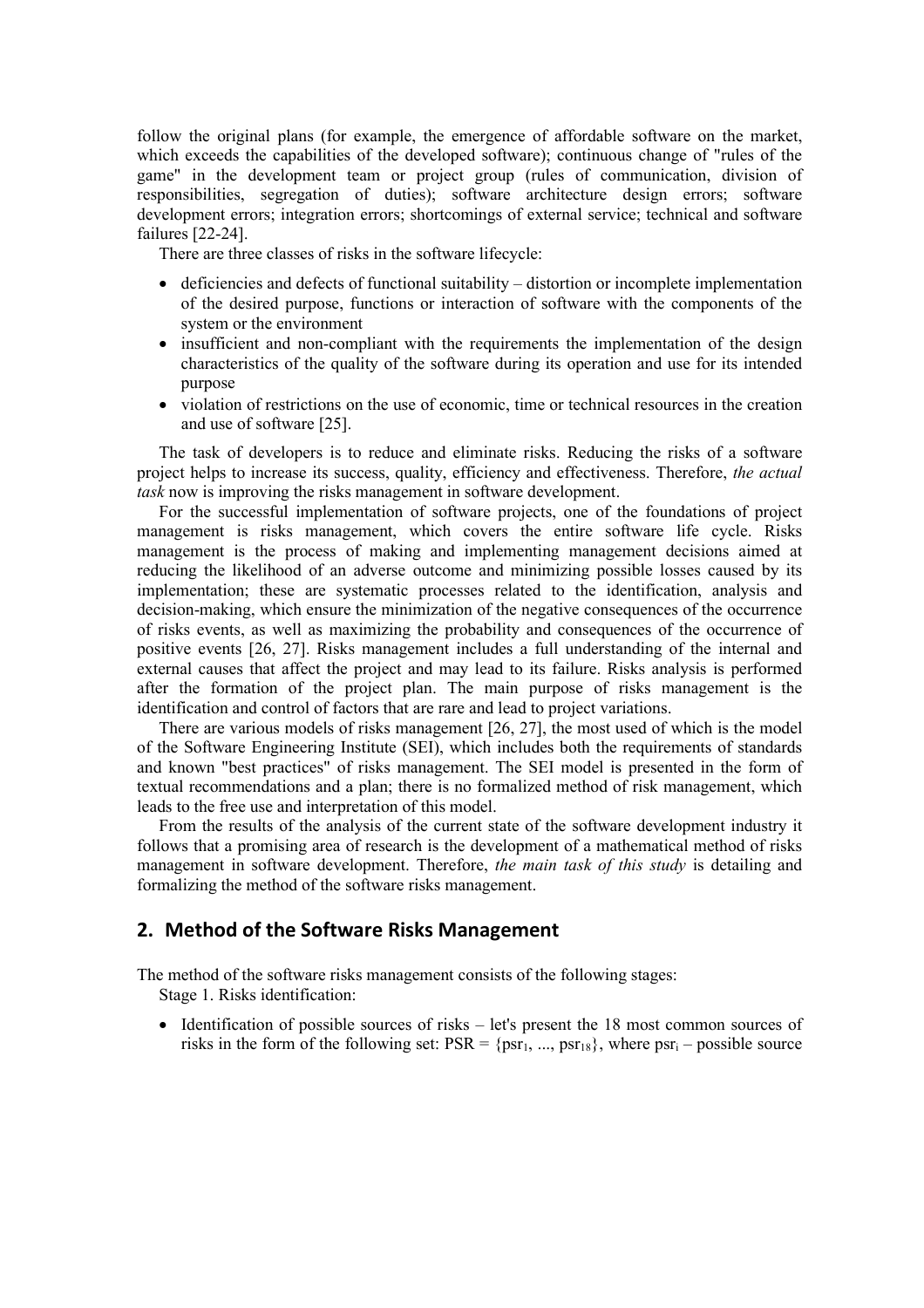of risk  $(i = 1..18)$ , namely:  $psr_1$  – functional characteristics,  $psr_2$  – quality characteristics,  $psr_3$  – reliability characteristics,  $psr_4$  – applicability,  $psr_5$  – time performance,  $psr_6$  – maintainability,  $psr_7$  – reuse of components;  $psr_8$  – limitation of the total budget,  $psr_9$  – unavailable project cost,  $psr_{10}$  – low degree of realism in estimating project costs;  $psr_{11}$  – properties and possibilities of flexibility of change of plans,  $psr_{12}$  – possibilities of violation of the established terms of stages of a life cycle,  $psr_{13}$  – low degree of realism of plans and stages of a life cycle;  $psr_{14}$  – project strategy,  $psr_{15}$  – project planning,  $psr_{16}$  – project evaluation,  $psr_{17}$  – project documentation,  $psr_{18}$  – project forecasting; herewith  $psr_1-psr_7$  belong to the sources of technical risks,  $psr_8-pr_10$  belong to the sources of cost risks,  $psr_{11}$ -psr<sub>13</sub> belong to the sources of plan risks,  $psr_{14}$ -psr<sub>18</sub> belong to the sources of risks of project management processes and procedures.

The rules for determining the sources of risk are as follows:

if the software documentation has no functional characteristics or there are unrealistic or invaluable functional characteristics, then  $psr_1 = 1$ , else  $psr_1 = 0$ ;

if the documentation does not contain quality characteristics or there are unrealistic or invaluable quality characteristics, then  $psr_2 = 1$ , else  $psr_2 = 0$ ;

if there are no reliability characteristics in the documentation or there are unrealistic or invaluable reliability characteristics, then  $psr_3 = 1$ , else  $psr_3 = 0$ ;

if the documentation does not contain recommendations for the future applicability of the software, then  $psr_4 = 1$ , else  $psr_4 = 0$ ;

if the documentation lacks the characteristics of time performance or there are unrealistic or invaluable characteristics of time performance, then  $psr_5 = 1$ , else  $psr_5 = 0$ ;

if the documentation does not contain recommendations for future software maintenance, then  $psr_6 = 1$ , else  $psr_6 = 0$ ;

if there are no component reuse proposals in the documentation or there are unrealistic or invaluable component reuse proposals, then  $psr_7 = 1$ , else  $psr_7 = 0$ ;

if there are restrictions on the total budget in the specification, then  $psr_8 = 1$ , else  $psr_8 = 0$ ;

if the documentation indicates the unavailable cost of the project, then  $psr_9 = 1$ , else  $psr_9 = 0$ ;

if the documentation has a low degree of realism in estimating the cost of the project, then  $psr_{10} = 1$ , else psr<sub>10</sub> = 0;

if the documentation does not contain the properties and possibilities of flexibility to change plans or there are unrealistic or invaluable properties and possibilities of flexibility to change plans, then  $psr_{11} = 1$ , else  $psr_{11} = 0$ ;

if in the documentation there are possibilities of violation of the established terms of stages of a life cycle, then  $psr_{12} = 1$ , else  $psr_{12} = 0$ ;

if the documentation has a low degree of realism of plans and stages of the life cycle, then  $psr_{13} = 1$ , else  $psr_{13} = 0$ ;

if there is no project strategy in the documentation or there is an unrealistic or invaluable project strategy, then  $psr_{14} = 1$ , else  $psr_{14} = 0$ ;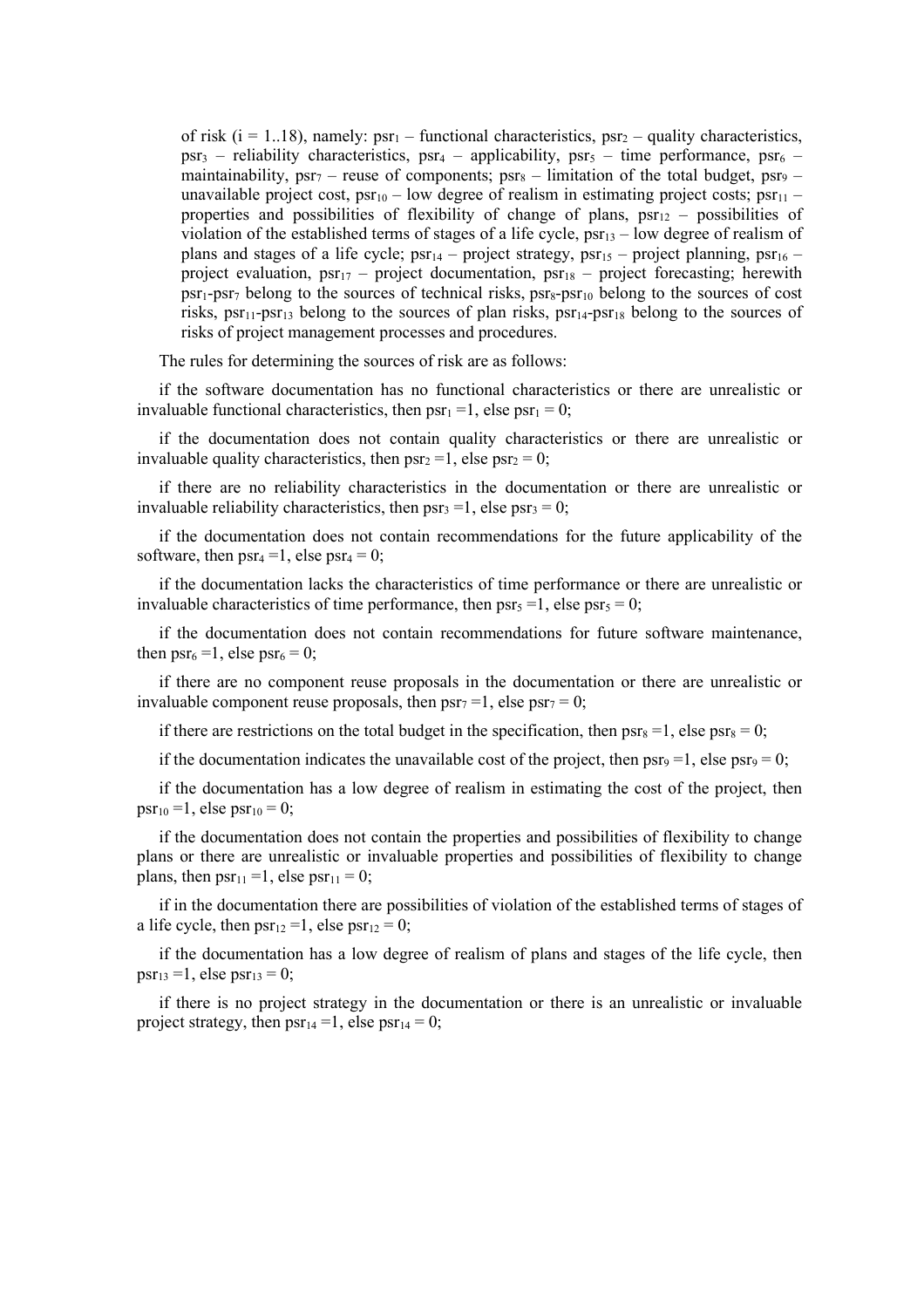if there is no project planning or there is unrealistic or invaluable project planning, then  $psr_{15}$  $=1$ , else psr<sub>15</sub> = 0;

if there is no project evaluation or there is an unrealistic project evaluation, then  $psr_{16} = 1$ , else  $psr_{16} = 0$ ;

if there is no project documentation, then  $psr_{17} = 1$ , else  $psr_{17} = 0$ ;

if there is no forecast of project success or there is unrealistic or invaluable project forecasting, then  $psr_{18} = 1$ , else  $psr_{18} = 0$ ;

if(psr<sub>1</sub> = 1) ∪ (psr<sub>2</sub> = 1) ∪ (psr<sub>3</sub> = 1) ∪ (psr<sub>4</sub> = 1) ∪ (psr<sub>5</sub> = 1) ∪ (psr<sub>6</sub> = 1) ∪  $(psr<sub>7</sub> = 1)$ , then there are technical risks;

if  $(psr_8 = 1) \cup (psr_9 = 1) \cup (psr_{10} = 1)$ , then there are cost risks;

if ( $psr_{11} = 1$ ) ∪ ( $psr_{12} = 1$ ) ∪ ( $psr_{13} = 1$ ), then there are plan risks;

if  $(psr_{14} = 1) \cup (psr_{15} = 1) \cup (psr_{16} = 1) \cup (psr_{71} = 1) \cup (psr_{18} = 1)$ , then there are risks of project management processes and procedures.

• Identification of potential risks events - identification of all factors of anxiety and concern associated with the project, as well as constant consideration of other possible concerns, as the real problem at this stage is the risks that could not be identified. Based on the leading industry publications [10-25] let's form a set of potential risks events:  $PRE = \{pre_1, ...,$ pre<sub>43</sub>}, where pre<sub>j</sub> – potential risk event (j = 1..43), namely: pre<sub>1</sub> – delays in supply of equipment required for the software development process,  $pre<sub>2</sub>$  – delays in the supply of software tools required to support the software development process,  $pre<sub>3</sub>$  – reluctance of developers to use lifecycle support software tools,  $pre_4$  – rejection of CASE-tools,  $pre_5$  – requests for more powerful tools of software development,  $pre<sub>6</sub> -$  insufficient performance of database(s),  $pre_7$  – reusable software components have defects and limited functionality,  $pre_8$  – inefficiency of software code generated by CASE tools,  $pre_9$  – inability to integrate CASE tools with other tools project support,  $pre_{10}$  – the rate of detection of defects in the system below the previously planned rate,  $pre_{11}$  – defective system components;  $pre<sub>12</sub>$  – underestimation of project costs (excessively low cost),  $pre<sub>13</sub>$ – overestimation of project costs (excessively high cost),  $pre<sub>14</sub>$  – financial difficulties for the developer's company,  $pre_{15}$  – reduction of the project budget during its implementation,  $pre_{16}$  – high cost of reworks required due to changing requirements,  $pre_{17}$ – reorganization of the development company;  $pre_{18}$  – changes in the work schedule,  $pre_{19}$ – violation of the work schedule,  $pre_{20}$  – the need to change many requirements,  $pre_{21}$  – the need for a large number of repeated works,  $pre_{22}$  – underestimation of project time,  $pre_{23}$  – overestimation of project time,  $pre_{24}$  – software size exceeds the planned size,  $pre_{25}$ – the size of the software is much smaller than the planned size,  $pre_{26}$  – the appearance on the market of similar software before the release of the developed software,  $pre_{27}$  – the appearance on the market of more competitive software;  $pre_{28}$  – low morale of staff,  $pre_{29}$ – weak interaction between members of the development team,  $pre_{30}$  – passivity of the project manager,  $pre_{31}$  – insufficient competence of the project manager,  $pre_{32}$  – customer dissatisfaction,  $pre_{33}$  – insufficient number of professionals with the required professional level,  $pre_{34}$  – illness of a leading developer at the most critical time,  $pre_{35}$  – simultaneous illness of several developers,  $pre_{36}$  – inability to organize the necessary staff training,  $pre_{37}$ – change of priorities in project management,  $pre_{38}$  – underestimation of the required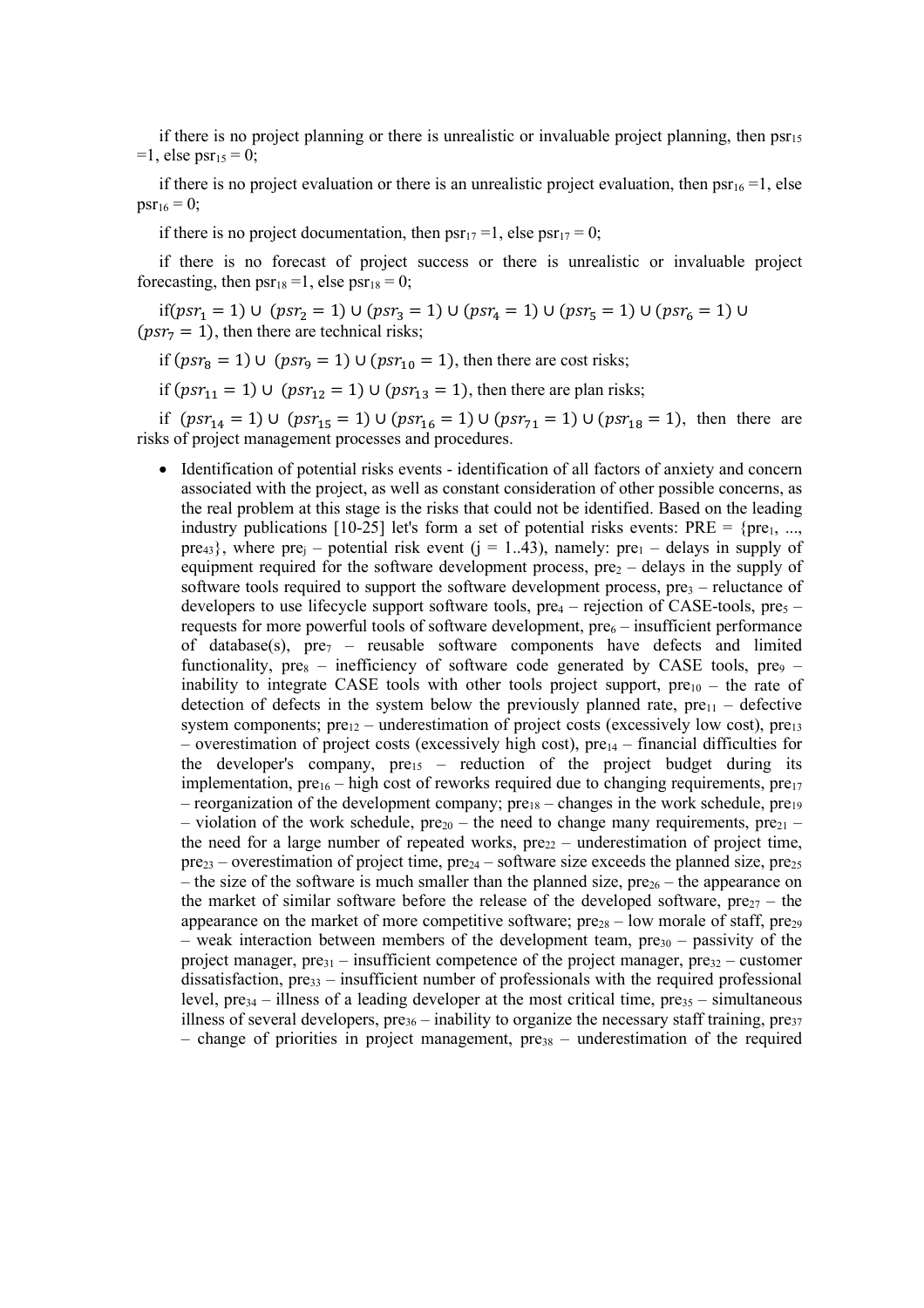number of developers, pre<sub>39</sub> – overestimation of the required number of developers, pre<sub>40</sub> – excessive project documentation,  $pre_{41}$  – insufficient project documentation,  $pre_{42}$  – unrealistic forecasting of project results, pre<sub>43</sub> – insufficient professional level of developers; herewith  $pre_{1}$ -pre<sub>11</sub> belong to potential technical risk events,  $pre_{12}$ -pre<sub>17</sub> belong to potential cost risk events,  $pre_{18}-pre_{27}$  belong to potential plan risk events,  $pre_{28}-pre_{43}$ belong to potential risk events of project management processes and procedures.

The rules for determining the risks for a particular software project are as follows:

if delays in supply of equipment required for the software development process are possible, then  $pre_1$  = «delays in supply of equipment required for the software development process», else  $pre_1 = 0$ ;

if delays in the supply of software tools required to support the software development process are possible, then  $pre_2$  = «delays in the supply of software tools required to support the software development process», else pre $_2 = 0$ ;

…

if project team includes developers with insufficient professional level, then  $pre_{43}$  = «insufficient professional level of developers», else pre $_{43} = 0$ .

The rules for forming the set  $RSP = {rsp_1,...,rsp_k}$  of risks of a particular software project are as follows:

if  $pre_1 \neq 0$ , then: k=1,  $rsp_k = pre_1$ , k = k+1;

if  $pre_2 \neq 0$ , then:  $rsp_k = pre_2$ ,  $k = k+1$ ;

```
…
```
if  $pre_{43} \neq 0$ , then  $resp_k = pre_{43}$ .

Stage 2. Risks analysis:

• Determining the probability of risk (probability of occurrence of a risk event). For each risk from a set RSP, the development team must determine the probability of its occurrence in the range [0;1]. The set of probabilities of risks has the form:  $PR = {pr_1, ..., pr_k}$ , where k is the number of risks of a particular software project.

The rules for classifying risks according to their probabilities are as follows (threshold values for establishing the risk category are formed as a result of analysis of industry publications [10- 25]):

if  $pr_h < 0.1$ , then the probability of risk rsp<sub>h</sub> is very low (h = 1..k);

if (pr<sub>h</sub> ≥ 0.1)∩( pr<sub>h</sub> < 0.25), then the probability of risk rsp<sub>h</sub> is low (h = 1..k);

if (pr<sub>h</sub> ≥ 0.25)∩( pr<sub>h</sub> < 0.5), then the probability of risk rsp<sub>h</sub> is medium (h = 1..k);

if (pr<sub>h</sub> ≥ 0.5)∩( pr<sub>h</sub> < 0.75), then the probability of risk rsp<sub>h</sub> is high (h = 1..k);

if (pr<sub>h</sub>  $\geq$  0.75), then the probability of risk rsp<sub>h</sub> is very high (h = 1..k).

• Determining the possible risk losses (how many losses. For each risk from the set RSP, the team of developers must set the amount of possible losses from its occurrence – in the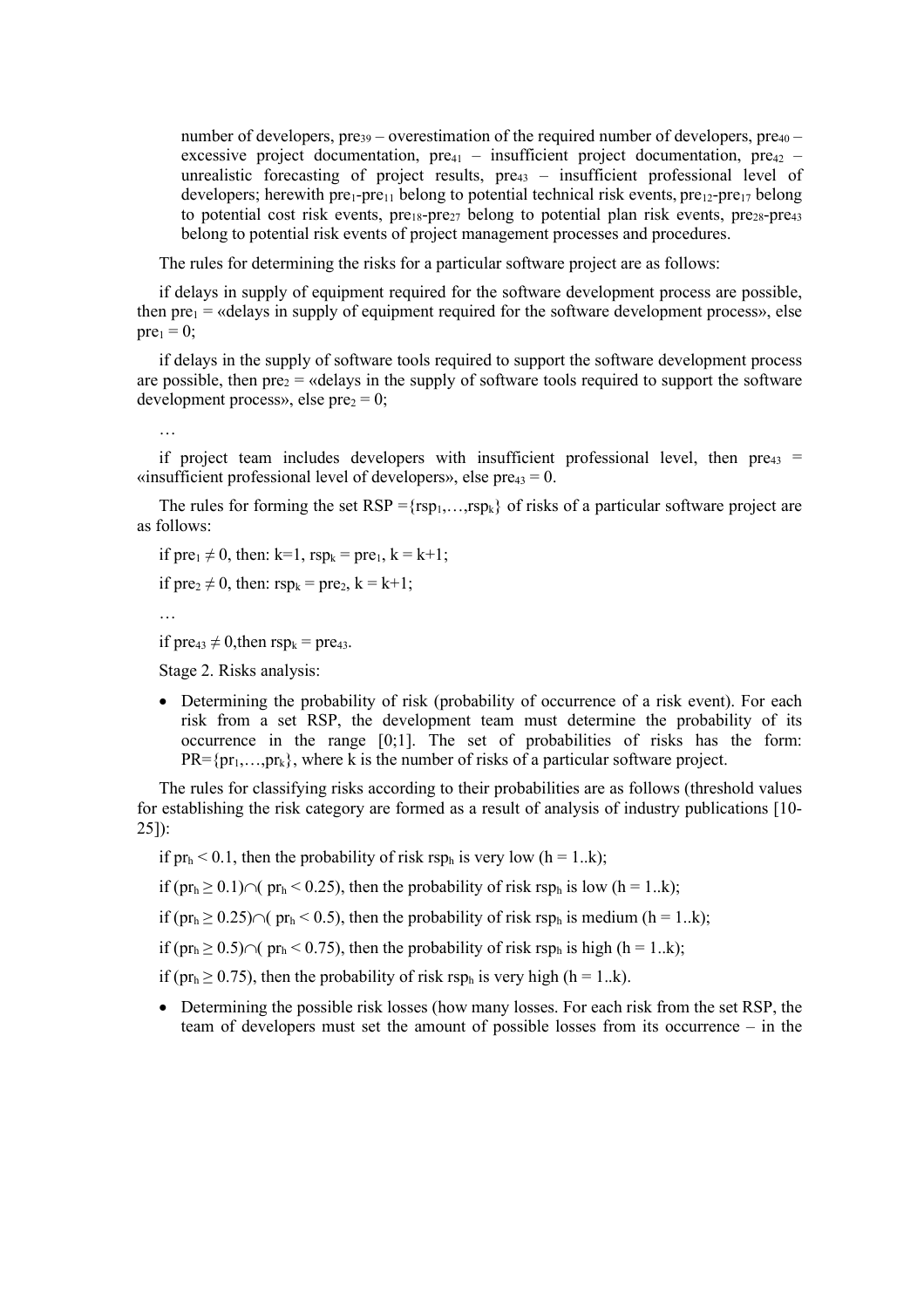range [0;1]. The set of risk losses has the form:  $LR = \{lr_1, \ldots, lr_k\}$ , where k is the number of risks of a particular software project.

- Determining the magnitude of risk (mathematical expectation of damage). For each risk from the set RSP its magnitude of risk should be determined. The set of risk magnitudes has the form:  $MR = \{mr_1, \ldots, mr_k\}$ , where k is the number of risks of a particular software project,  $mr_i = pr_i \cdot lr_i$ .
- Setting the priority level and ranking risks by priority. For establishing the level of priority and ranking of risks, let's find the maximal (mr\_max) and minimal (mr\_min) elements of the set MR. Let's further divide the received interval [mr\_min; mr\_max] at three intervals:  $\left[ mr\_min; mr\_min + \frac{mr\_max-mr\_min}{3}; mr\_min + \frac{mr\_max-mr\_min}{3}; mr\_min + \right]$

 $+2 \cdot \frac{mr\_max - mr\_min}{3}$ ,  $[mr\_min + 2 \cdot \frac{mr\_max - mr\_min}{3}; max]$ .

The rules for identifying the level of priority of risks are as follows:

if  $(mr_h \geq mr\_min) \cap (mr_h < (mr\_min + \frac{mr\_max-mr\_min}{3}))$ , then the level of risk priority rsp<sub>h</sub> is low  $(h = 1..k)$ ;

if  $(mr_h \geq (mr\_min + \frac{mr\_max-mr\_min}{3}) \cap (mr_h < (mr\_min + 2 \cdot \frac{mr\_max-mr\_min}{3})$ , then the level of risk priority rsp<sub>h</sub> is medium ( $h = 1..k$ );

if  $(mr_h \geq (mr\_min + 2 \cdot \frac{mr\_max - mr\_min}{3})$   $\cap$   $(mr_h \leq mr\_max)$ , then the level of risk priority rsp<sub>h</sub> is high (h = 1..k).

As a result of applying the above rules for identifying the level of priority of risks to all risks of the project we will have a set of priority risks (high priority), a set of secondary risks (medium priority) and a set of least risks (low priority) of the specific software project, which are offered to members of the project team as assistance in choosing measures to reduce or eliminate risks.

Stage 3. Risks planning:

Risks reduction or elimination measures  $-$  a set of potential risks reduction or elimination measures PMR =  $\{pm_1, ..., pm_{19}\}$ , where  $pm_1$  – prior training of project team members;  $pm_2$  – coordination of a detailed list of requirements with the customer;  $pm_3$  – inclusion of the agreed list of requirements of the customer in the contract;  $pm4 =$  exact compliance with the customer's requirements from the agreed list of requirements;  $pm_5$  – preliminary market research;  $pm_6$  – expert evaluation of the project by an experienced thirdparty consultant;  $pm7 -$  consultations of an experienced third-party consultant;  $pm8$ training to learn the necessary development tools;  $pm_9$  – concluding an insurance contract;  $pmr<sub>10</sub>$  – use of "template" solutions from successful previous projects in project management;  $pmr_{11}$  – preparation of documents showing the importance of this project to achieve the financial goals of the developer's company;  $pm_{12}$  – reorganization of the project team so that the responsibilities and work of team members overlap;  $pmr_{13}$  – purchase (order) of part of the components of the developed software;  $pm_{14}$  – replacement of potentially defective components of the developed software with purchased components that guarantee the quality of work;  $pm_{15}$  – acquisition of a more productive database(s);  $pm_{16}$  – use of the source code generator;  $pm_{17}$  – reorganization of the project team depending on the level of complexity of tasks and professional levels of developers;  $\text{pmr}_{18}$  – reuse of suitable software components that have been developed for other projects;  $pm_{19}$  – analysis of the feasibility of creating this software.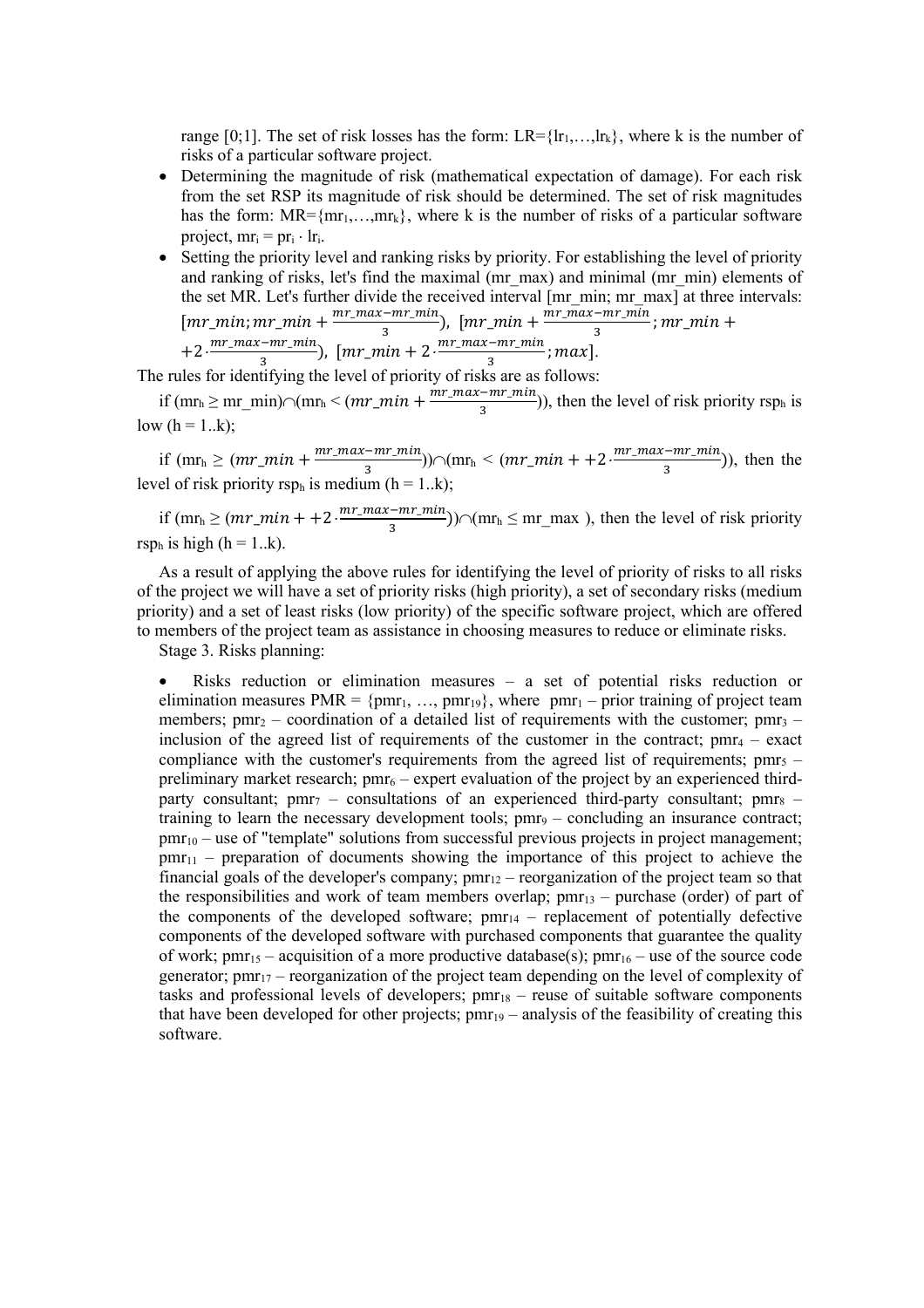The rules for determining the measures to reduce or eliminate the risks of a particular software project and the forming the set PMRER of measures for a particular software project (one, the most appropriate, measure for each risk!) are as follows:

if the risk rsp<sub>g</sub> can be reduced or eliminated by the measure pmr<sub>1</sub>, then pmr<sub>1</sub>  $\epsilon$  PMRER; if the risk rsp<sub>g</sub> can be reduced or eliminated by the measure pmr<sub>2</sub>, then pmr<sub>2</sub>  $\epsilon$  PMRER;

…

if the risk rsp<sub>g</sub> can be reduced or eliminated by the measure pmr<sub>19</sub>, then pmr<sub>19</sub>  $\epsilon$  PMRER. Stage 4. Risks monitoring:

• Risk assessments - all risk-related values are not constant in the project. The probability of a risk event and potential losses may increase and decrease as a result of risk mitigation or elimination measures. Therefore, estimates of the probability, damage and magnitude of risk after the application of such measures are required. For each risk from a set RSP, the development team must determine the probability (in the range [0;1]) of its occurrence after the application of the chosen measure to reduce or eliminate risks. The set of probabilities of risks after the application of measures has the form:  $PRA = \{pra_1, \ldots, pra_k\}$ , where k is the number of risks of a particular software project. For each risk from the set RSP, the development team must determine the amount of possible losses (in the range [0;1]) from its occurrence after the application of the selected measure to reduce or eliminate risks. The set of risk losses after the application of measures is as follows:  $LRA = \{lra_1,...,lra_k\}$ , where k is the number of risks of a particular software project. For each risk from the set RSP, it's necessary to determine its magnitude after applying the selected measure to reduce or eliminate risks. The set of risk magnitudes after the measures has the form:  $MRA = \{mra_1,...,mra_k\}$ , where k is the number of risks of a particular software project, mra $_i$  = pra $_i \cdot$  lra $_i$ .

#### **3. Results & Discussion**

For example, let's consider a project to develop software for job search and recruitment.

*Stage 1. Risks identification.* The analysis of the software project documentation showed that it lacks a description of quality and reliability characteristics, time performance characteristics, recommendations for future software maintenance, properties and possibilities of flexibility to change plans, project strategy and planning, project success forecasting. Then, according to the rules for determining the sources of risk:  $psr_2 = 1$ ,  $psr_3 = 1$ ,  $psr_5 = 1$ ,  $psr_{11} = 1$ ,  $psr_{14} = 1$ , psr<sub>15</sub> = 1, psr<sub>18</sub> = 1, and the set PSR = {0, 1, 1, 0, 1, 1, 0, 0, 0, 0, 1, 0, 0, 1, 1, 0, 0, 1}. Since psr<sub>2</sub>  $=1$ , psr<sub>3</sub>  $=1$ , psr<sub>5</sub>  $=1$ , psr<sub>6</sub>  $=1$ , there are technical risks. Since psr<sub>11</sub>  $=1$ , there are plan risks. Since  $psr_{14} = 1$ ,  $psr_{15} = 1$ ,  $psr_{18} = 1$ , there are risks of project management processes and procedures.

In addition, the analysis of the software project documentation showed that there may be reluctance of developers to use lifecycle support software, insufficient database(s) performance, defects and limited functionality of reusable software components, defective system components, changes and schedule violations work, underestimation of project time, low morale of staff, weak interaction between members of the development team, passivity and lack of competence of the project manager, inability to organize the necessary staff training, underestimation of the required number of developers, unrealistic forecasting of project results. Then, according to the rules for determining the risks for a particular program project:  $pre_3 =$  «reluctance of developers to use lifecycle support software tools», pre $6 = \kappa$ insufficient performance of database(s)», pre $7 = \kappa$ «reusable software components have defects and limited functionality»,  $pre_{11}$  = «defective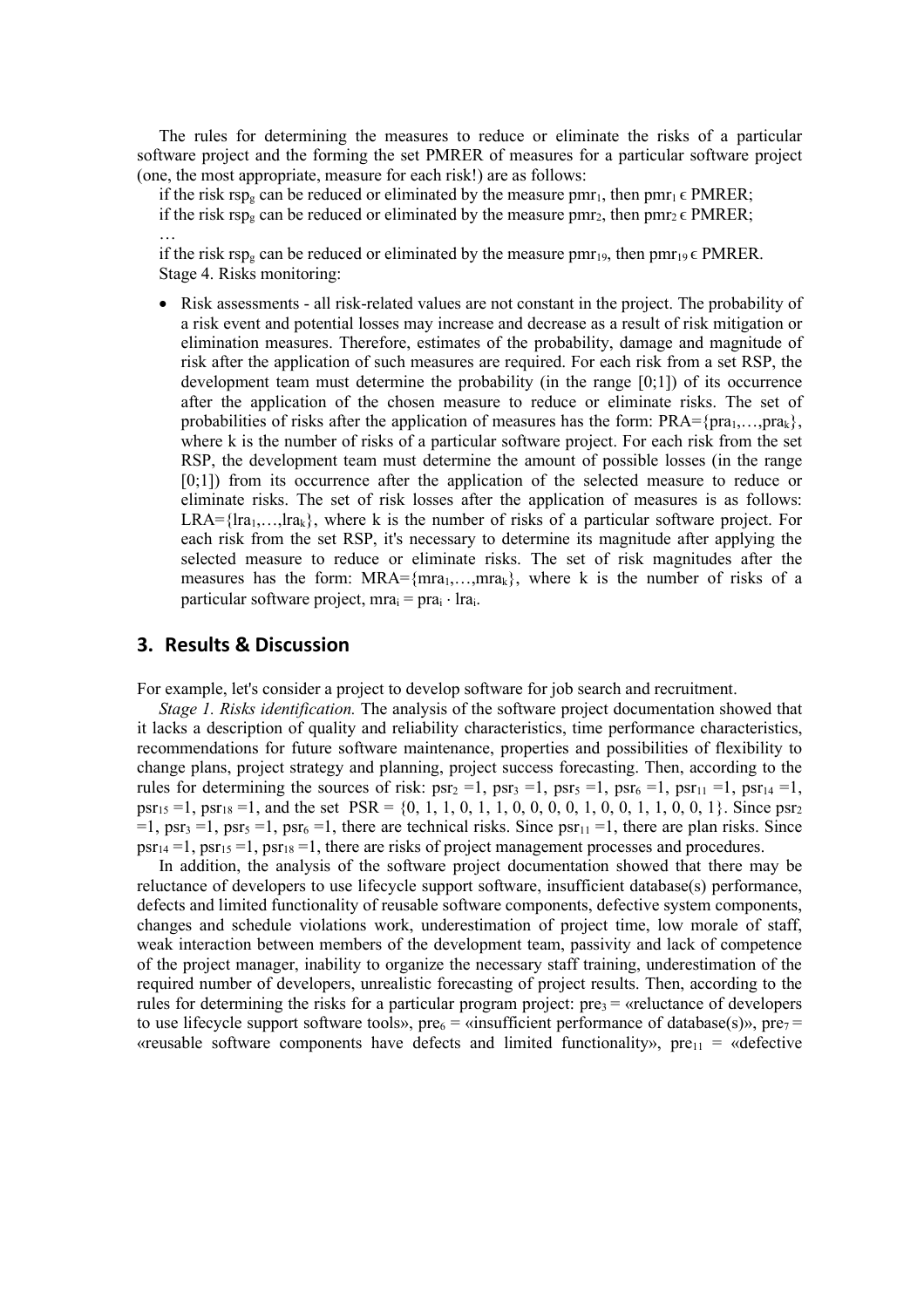system components»,  $pre<sub>18</sub> = «changes in the work schedule», pre<sub>19</sub> = «violation of the work$ schedule», pre<sub>22</sub> = «underestimation of project time», pre<sub>28</sub> = «low morale of staff», pre<sub>29</sub> = «weak interaction between members of the development team»,  $pre_{30} =$  «passivity of the project manager»,  $pre_{31}$  = «insufficient competence of the project manager»,  $pre_{36}$  = «inability to organize the necessary staff training»,  $pre_{38}$  = «underestimation of the required number of developers», pre<sub>42</sub> = «unrealistic forecasting of project results», and the set PRE =  $\{0, 0, 0\}$ «reluctance of developers to use lifecycle support software tools», 0, 0, «insufficient performance of database(s)», «reusable software components have defects and limited functionality», 0, 0, 0, «defective system components», 0, 0, 0, 0, 0, 0, «changes in the work schedule», «violation of the work schedule», 0, 0, «underestimation of project time», 0, 0, 0, 0, 0, «low morale of staff», «weak interaction between members of the development team», «passivity of the project manager», «insufficient competence of the project manager», 0, 0, 0, 0, «inability to organize the necessary staff training», 0, «underestimation of the required number of developers», 0, 0, 0, «unrealistic forecasting of project results», 0, Since pre<sub>3</sub> = 1, pre<sub>6</sub> = 1, pre<sub>7</sub>=1, pre<sub>11</sub> =1, there are technical risks. Since pre<sub>18</sub> =1, pre<sub>19</sub> =1, pre<sub>22</sub> =1, there are plan risks. Since pre<sub>28</sub> = 1, pre<sub>29</sub> = 1, pre<sub>30</sub> = 1, pre<sub>31</sub> = 1, pre<sub>36</sub> = 1, pre<sub>38</sub> = 1, pre<sub>42</sub> = 1, there are risks of project management processes and procedures. According to the rules for forming the set of risks of a particular software project, the set  $RSP = \{$  set well accelerate of developers to use lifecycle support software tools», «insufficient performance of database(s)», «reusable software components have defects and limited functionality», «defective system components», «changes in the work schedule», «violation of the work schedule», «underestimation of project time», «low morale of staff», «weak interaction between members of the development team», «passivity of the project manager», «insufficient competence of the project manager», «inability to organize the necessary staff training», «underestimation of the required number of developers», «unrealistic forecasting of project results» $\}$ ,  $k = 14$ .

*Stage 2. Risks analysis.* For each risk from the set RSP, the development team identified the probability of its occurrence in the range [0;1]. The set of probabilities of risks has the form: PR={0.53, 0.71, 0.12, 0.15, 0.05, 0.13, 0.29, 0.41, 0.89, 0.76, 0.67, 0.91, 0.47, 0.03}. According to the rules for classifying risks according to their probabilities, we find that there are 2 risks with very low probability, 3 risks with low probability, 3 risks with medium probability, 3 risks with high probability, 3 risks with very high probability.

For each risk from the set RSP, the development team identified the amount of possible losses from its occurrence – in the range  $[0;1]$ . The set of risk losses has the form: LR= $\{0.1, 0.5,$ 0.6, 0.3, 0.9, 0.5, 0.41, 0.96, 0.87, 0.76, 0.73, 0.74, 0.93, 0.94}.

For each risk from the set RSP it was determined its magnitude. The set of risk magnitudes has the form: MR={0.053, 0.355, 0.072, 0.045, 0.045, 0.065, 0.1189, 0.3936, 0.7743, 0.5776, 0.4891, 0.6734, 0.4371, 0.0282}.

Let's find the maximal mr\_max and minimal mr\_min elements of the set MR: mr\_max  $=0.7743$ , mr\_min =0.0282. Let's divide the resulting interval [0.0282; 0.7743] at three intervals: [0.0282; 0.2769), [0.2769; 0.5256), [0.5256; 0.7743]. According to the rules for identifying the level of priority of risks, we identify the level of priority and rank risks by priority: risk  $rsp_1$ has a low level of priority; risk  $\text{rsp}_2$  has a medium level of priority; risk  $\text{rsp}_3$  has a low level of priority; risk rsp<sub>4</sub> has a low level of priority; risk rsp<sub>5</sub> has a low level of priority; risk rsp<sub>6</sub> has a low level of priority; risk rsp<sub>7</sub> has a low level of priority; risk rsp<sub>8</sub> has a medium level of priority; risk rsp<sub>9</sub> has a high level of priority; risk rsp<sub>10</sub> has a high level of priority; risk rsp<sub>11</sub> has a medium level of priority; risk  $rsp_{12}$  has a high level of priority; risk  $rsp_{13}$  has a medium level of priority; risk rsp<sub>14</sub> has a low level of priority. In this case, the set of priority risks (with a high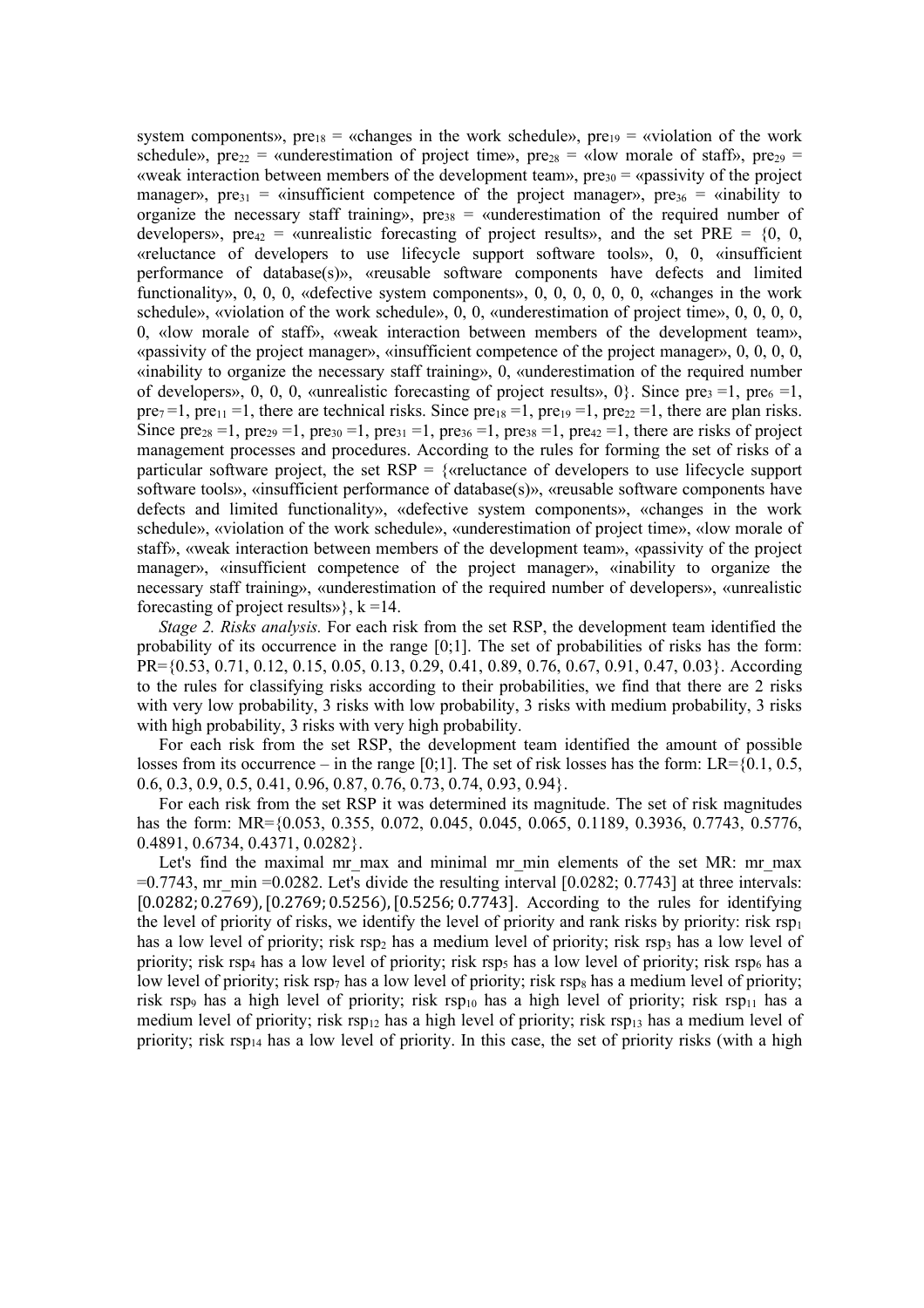level of priority) consists of risks rsp9, rsp<sub>10</sub>, rsp<sub>12</sub>; the set of secondary risks (with a medium level of priority) consists of risks  $rsp_2$ ,  $rsp_3$ ,  $rsp_{11}$ ,  $rsp_{13}$  and the set of least risks (with a low level of priority) of a specific software project consists of risks  $rsp_1$ ,  $rsp_3$ ,  $rsp_4$ ,  $rsp_5$ ,  $rsp_6$ ,  $rsp_7$ ,  $rsp_{14}$ .

*Stage 3. Risks planning.* According to the rules for determining the measures to reduce or eliminate the risks of a particular software project and the forming the set of measures for a particular software project, the set PMRER  $=\{\alpha\}$  training to learn the necessary development tools», «acquisition of a more productive database(s)», «reuse of suitable software components that have been developed for other projects», «replacement of potentially defective components of the developed software with purchased components that guarantee the quality of work», «consultations of an experienced third-party consultant», «exact compliance with the customer's requirements from the agreed list of requirements», «expert evaluation of the project by an experienced third-party consultant», «prior training of project team members», «reorganization of the project team depending on the level of complexity of tasks and professional levels of developers», «reorganization of the project team depending on the level of complexity of tasks and professional levels of developers», «reorganization of the project team so that the responsibilities and work of team members overlap», «use of "template" solutions from successful previous projects in project management», «consultations of an experienced thirdparty consultant», «consultations of an experienced third-party consultant»}.

*Stage 4. Risks monitoring.* For each risk from the set RSP, the development team determined the probability (in the range  $[0,1]$ ) of its occurrence after the application of the selected measures to reduce or eliminate risks. The set of probabilities of risks after the application of measures is as follows: PRA={0.21, 0.1, 0.02, 0.02, 0.02, 0.03, 0.08, 0.1, 0.19, 0.14, 0.05, 0.41, 0.27, 0.01}. For each risk from the set RSP, the team of developers identified the amount of possible losses  $(in the range [0,1])$  from its occurrence after the application of the selected measures to reduce or eliminate risks. The set of risk losses after the application of measures is as follows: LRA={0.1, 0.5, 0.2, 0.05, 0.9, 0.5, 0.41, 0.96, 0.1, 0.2, 0.1, 0.54, 0.93, 0.94}. For each risk from the set RSP, it was determines its magnitude after applying the selected measures to reduce or eliminate risks. The set of risk magnitudes after measures is as follows: MRA={0.021, 0.05, 0.04, 0.001, 0.018, 0.015, 0.0328, 0.096, 0.019, 0.028, 0.005, 0.2214, 0.2511, 0.0094}. Comparison of the sets MR and MRA allows us to conclude that after the application of selected measures to reduce or eliminate risks, the magnitude of risks has decreased significantly – Figure 1.



**Figure 1**: Magnitudes of the risks before and after the application of selected measures to reduce or eliminate risks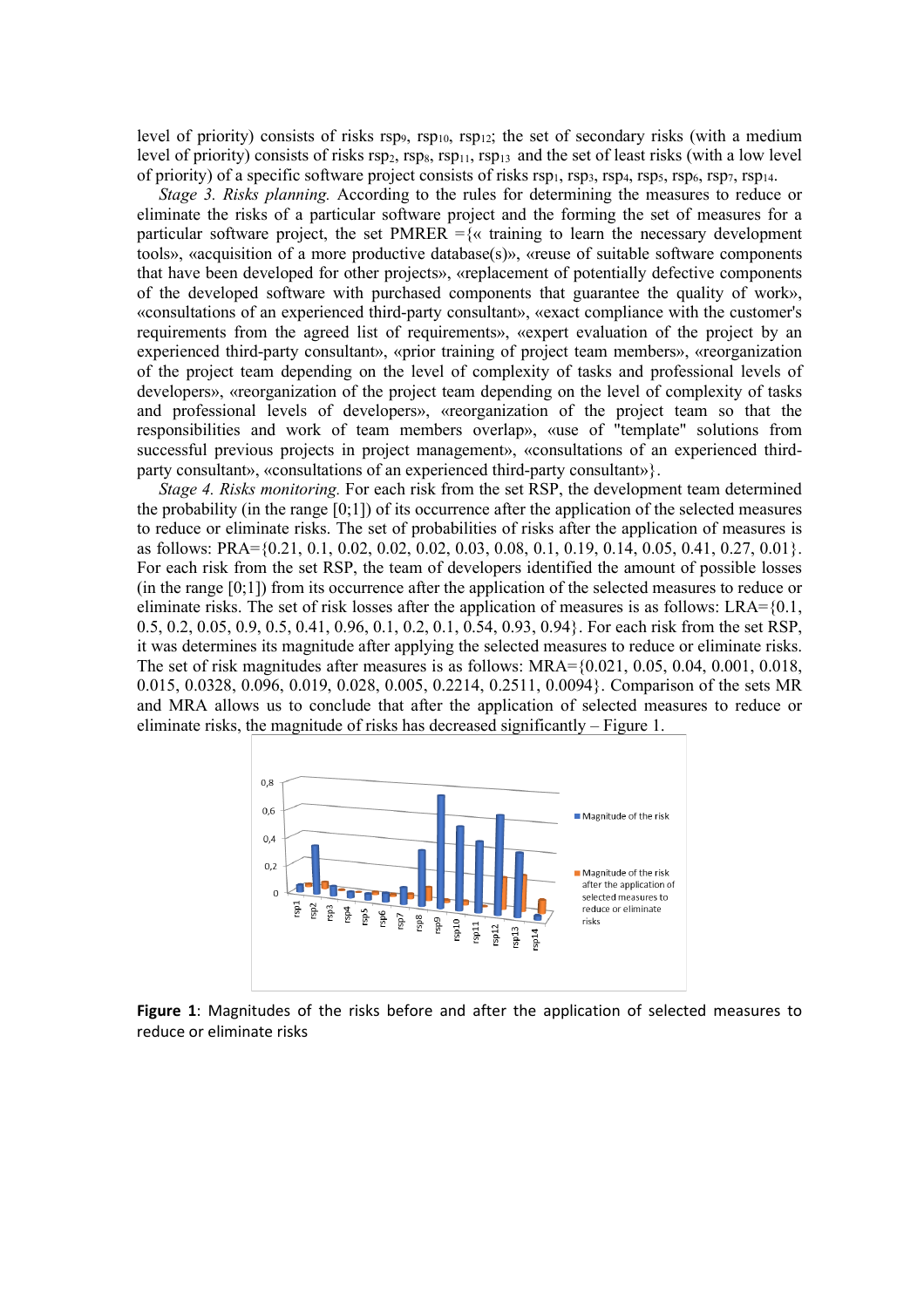Therefore, the proposed method of the software risks management makes it possible to identify sources of risk and possible risks for any software project, as well as to assess risks, determine their priority and measures to reduce or eliminate risks. In addition, the method allows risks assessment after the application of selected measures to reduce or eliminate risks, which makes it possible to select the best measure to minimize the magnitude of each risk. The presented method provides a mathematical basis for a risks management process, which reduces the complexity and increases the effectiveness of risk management.

### **4. Conclusions**

The result of any project depends on the number and magnitude of risks of insufficient software functionality, non-compliance with project deadlines, budget overruns. The task of developers is to reduce and eliminate risks. Reducing the risks of a software project helps to increase its success, quality, efficiency and effectiveness. Therefore, risks management should be one of the foundations of project management, and the actual task now is to improve risk management in software development.

From the results of the analysis of the current state of the software development industry it follows that a promising area of research is the development of a mathematical basis or a method of risks management in software development. Therefore, the main task of this study is detailing and formalizing the method of the software risks management..

The paper proposes a method of software risks management, which allows identifying sources of risks and possible risks for any software project, as well as to assess risks, determining their priority and measures to reduce or eliminate risks. In addition, the method allows risks assessment after the application of selected measures to reduce or eliminate risks, which makes it possible to select the best measure to minimize the magnitude of each risk. The conducted experiment allows us to conclude that after the application of selected measures to reduce or eliminate risks, the magnitude of risks has decreased significantly. Herewith, the presented method provides a mathematical basis for a risks management process, which reduces the complexity and increases the effectiveness of risks management.

The prospect for further research by the authors is to develop a software risks management system, which will be based on the proposed in the paper method of the software risks management.

### **References**

- [1] Latest study shows rise in project failures, 2019. URL: http://kinzz.com/resources/articles/91-project-failures-rise-study-shows.
- [2] H. Shane, W. Stéphane, Standish Group 2015 Chaos Report Q&A with Jennifer Lynch, 2015. URL: http://www.infoq.com/articles/standish-chaos-2015.
- [3] The Standish Group Report CHAOS, 2014. URL: https://www.projectsmart.co.uk/whitepapers/chaos-report.pdf.
- [4] PMI's Pulse of the Profession 9-th Global Project Management Survey, 2017. URL: https://www.pmi.org/-/media/pmi/documents/public/pdf/learning/thoughtleadership/pulse/pulse-of-the-profession-2017.pdf.
- [5] A Look at 25 Years of Software Projects. What Can We Learn?, 2017. URL: https://speedandfunction.com/look-25-years-software-projects-can-learn/.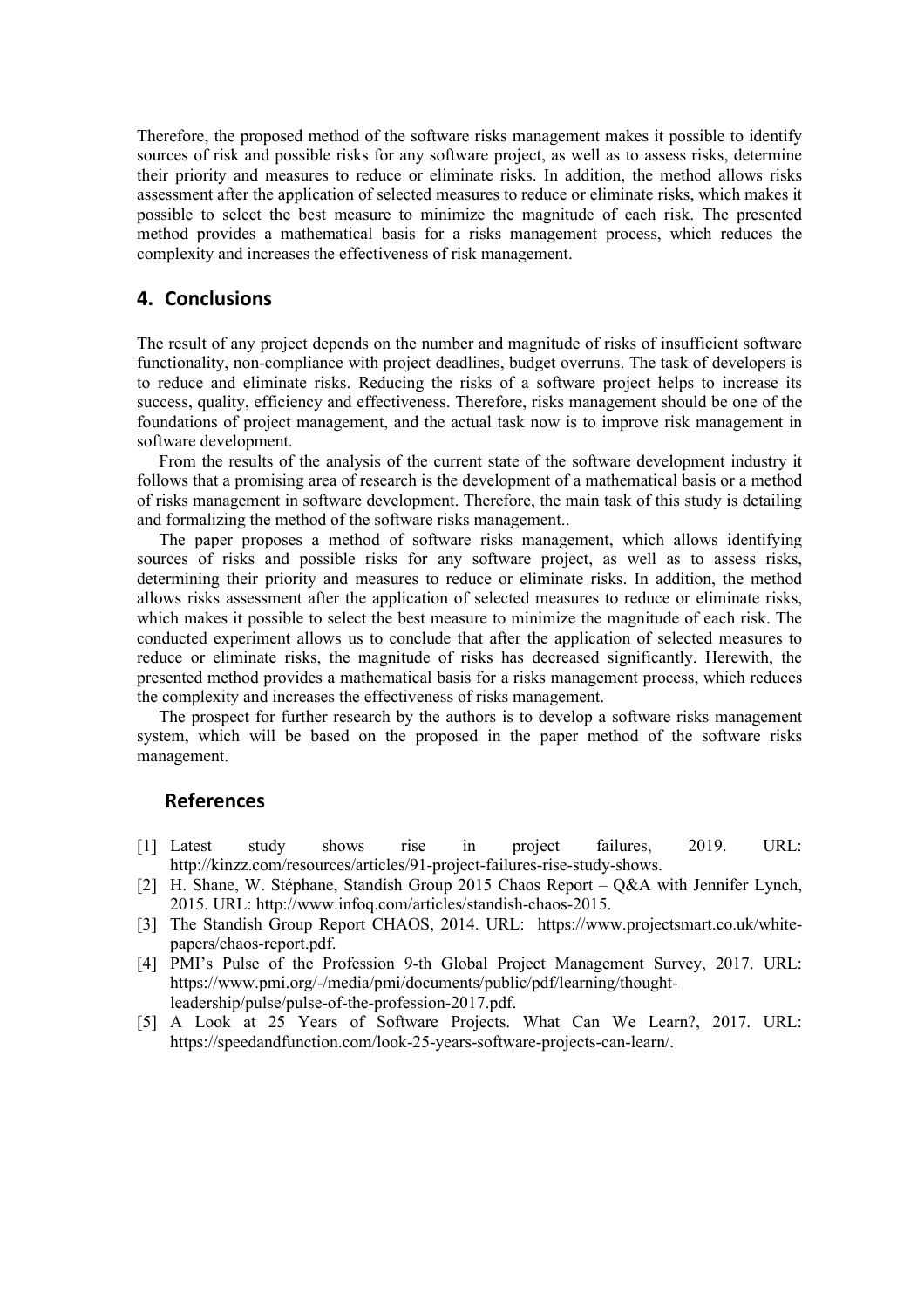- [6] M. Bloch, S. Blumberg, J. Laartz, Delivering large-scale IT projects on time, on budget, and on value,  $2012.$  URL: http://www.mckinsey.com/insights/business\_technology/delivering\_largescale it projects on time on budget and on value.
- [7] T. Hovorushchenko, O. Pavlova, Method of Activity of Ontology-Based Intelligent Agent for Evaluating the Initial Stages of the Software Lifecycle. Advances in Intelligent Systems and Computing 836 (2019) 169-178. doi:10.1007/978-3-319-97885-7\_17.
- [8] O. Pomorova, T. Hovorushchenko, The Way to Detection of Software Emergent Properties, in: Proceedings of the 2015 IEEE 8-th International Conference on Intelligent Data Acquisition and Advanced Computing Systems: Technology and Applications, IDAACS'2015, Warsaw, 2015, vol. 2, pp. 779-784. doi: 10.1109/IDAACS.2015.7341409.
- [9] O. Pomorova, T. Hovorushchenko, Artificial neural network for software quality evaluation based on the metric analysis, in: Proceedings of IEEE East-West Design & Test Symposium, EWDTS'2013, Kharkiv, 2013, pp. 200-203. doi: 10.1109/EWDTS.2013.6673193.
- [10] I. Izonin, R. Tkachenko, N. Kryvinska, K. Zub, O. Mishchuk, T. Lisovych, Recovery of Incomplete IoT Sensed Data using High-Performance Extended-Input Neural-Like Structure. Procedia Computer Science 160 (2019) 521–526. doi: 10.1016/j.procs.2019.11.054
- [11] R. Tkachenko, I. Izonin, N. Kryvinska, V. Chopyak, N. Lotoshynska, D. Danylyuk, Piecewise-linear Approach for Medical Insurance Costs Prediction using SGTM Neural-Like Structure. CEUR-WS 2255 (2018) 170–179.
- [12] T. Huckle, T. Neckel, Bits and Bugs: A Scientific and Historical Review of Software Failures in Computational Science. Society for Industrial & Applied Mathematics, Florida, 2019.
- [13] C. Hobbs, Embedded Software Development for Safety-Critical Systems, CRC Press, Taylor & Francis Group, Orlando, 2016.
- [14] I. Sommerville, Engineering Software Products: An Introduction to Modern Software Engineering, Pearson, London, 2019.
- [15] S. Wagner, Optimising Analytical Software Quality Assurance. Software Quality: Quality Intelligence in Software and Systems Engineering, in: Proceedings of the 12th International Conference on Software Quality: Proceedings, Vienna, 2020, pp. 134-138. doi: 10.1007/978-3-030-35510-4\_9.
- [16] G. O'Regan, Concise Guide to Software Engineering: From Fundamentals to Application Methods (Undergraduate Topics in Computer Science), Springer International Publishing, Switzerland, 2014. doi: 10.1007/978-3-319-57750-0.
- [17] O. Drozd, K. Zashcholkin, R. Shaporin, J. Drozd, Y. Sulima, Development of ICT Models in Area of Safety Education, in: Proceedings of IEEE East-West Design & Test Symposium, EWDTS'2020, Varna, 2020, pp. 212–217. doi: 10.1109/EWDTS50664.2020.9224861.
- [18] A. Drozd, V. Kharchenko, S. Antoshchuk, J. Sulima, M. Drozd, Checkability of the digital components in safety-critical systems: problems and solutions, in: Proceedings of IEEE East-West Design & Test Symposium, EWDTS'2011, Sevastopol, 2011, pp. 411–416. doi: 10.1109/EWDTS.2011.6116606.
- [19] O. Drozd, K. Zashcholkin, O. Martynyuk, O. Ivanova, J. Drozd, Development of Checkability in FPGA Components of Safety-Related Systems. CEUR-WS 2762 (2020) 30- 42.